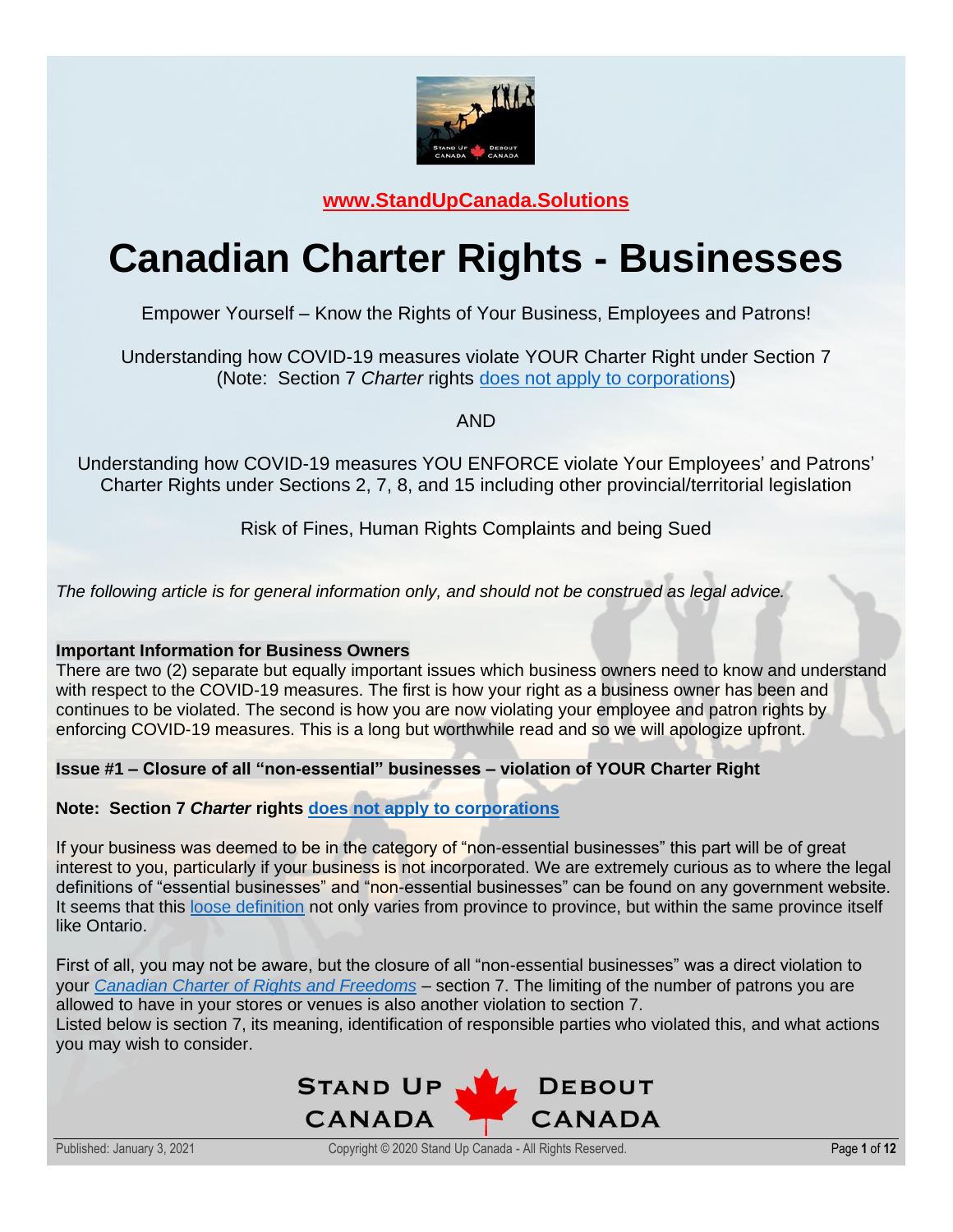Excerpt from the *Canadian Charter of Rights and Freedoms*. Section 7 is about "**Legal Rights**":

"**Life, liberty and security of person**"

## Section 7. **Everyone has the right to life, liberty, and security of the person and the right not to be deprived there of except in accordance with the principles of fundamental justice.**

## What does Section 7 mean?

This is a very important section as it covers many meanings with the words "life" "liberty" and "security" which applies to all Canadians. As a business owner, you have the right to WORK, to EARN A LIVING, to run a business, to PROVIDE "security" for yourself, your family and your employees. The decision to close all "nonessential businesses" was not only arbitrary, but it was unjustified.

NOTE: We have been unable to find the legal definition of "non-essential business" in any government website

## Examples:

- *We're so fortunate to be able to own and operate a business in Canada, a free and democratic society!*
- *Small business is THE back bone of Canada's economy and we're proud to fill that vital role!*
- *We have the best staff who meet all of our customers needs!*

## Who is violating this - In respect to Business Owners?

Canadian Federal government and Canada's Chief Medical Officer

Provincial governments

– Premiers' Declarations of Emergency who ordered the closure of all "non-essential businesses" (no legal definition found); limited the number of patrons you can have in your place of business; enticing your minimum wage employees to stay home and collect the Canadian Emergency Response Benefit (CERB) rather than return to work, making it very difficult to fill entry level positions which are essential to running your business – Provincial Chief Medical Officers' recommendations

What can I do as a business owner about this Section 7 *Charter* violation?

Considering this is a "constitutional" matter, you may wish to seek legal advice from a Constitutional Lawyer. The Charter only applies to all non-incorporated businesses.

#### Legal Referrals

There are two constitutional centres that you may wish to contact. Please note we are not affiliated with these centres nor are they with us. We are only providing this information as a source of support to those who need it. Canadians helping Canadians.

#### [Constitutional Rights Centre](https://www.constitutionalrightscentre.ca/) (CRC)

The CRC is established as a private corporation whose sole mission and aim(s) are the protection, defence, enforcement, and enhancement of constitutional rights, and the supremacy of the Constitution, and the Rule of Law, without government funding, interference, or influence whatsoever.

#### [Justice Centre for Constitutional Freedoms](https://www.jccf.ca/) (JCCF)

The JCCF is uniquely positioned to help Canadians who have faced shocking and stressful intrusions on their freedom. Their experienced in-house legal team provides legal advice and representation to clients without charge. JCCF is a registered charity and as such, can issue tax receipts.

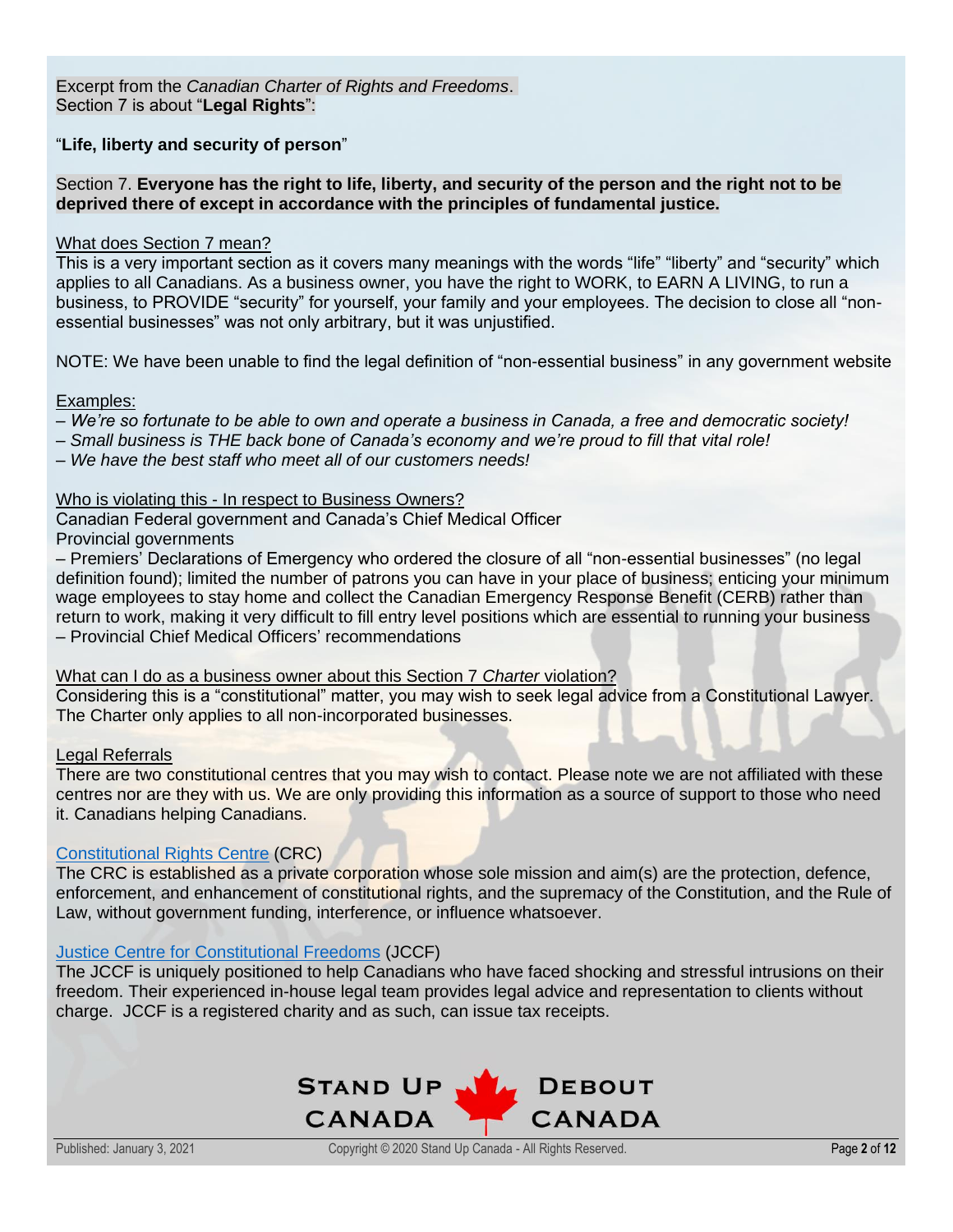We ask that you keep in mind the particular aspect of "pro bono time" as the wonderful people in both centres are not receiving any payment for their services. With this said, please be very aware of this fact before reaching out to them. Given the insanity of our current situation they may be overwhelmed with requests. Thank you for considering this.

## **Small Claims Court**

In addition, you may wish to consider filing a claim for financial damages in a small claims court. The maximum amount you could receive is \$35,000. We understand that this amount would pale in comparison to lost revenue, but it would send a strong message to the Government of your ability to stand up for your rights. You do not need a lawyer for this – you can represent yourself.

## **Issue #2 – Government and Public Health Measures – How Business Owners are Violating their Employees and Patrons Charter Rights and How they are 100% Liable for all Injuries**

If you are a business owner, you would have been dealt a severe financial blow during the initial arbitrary and unjustified lock-down measures. The forced closures of all "non-essential businesses" in all provinces and territories had a devastating and crippling effect on Canada's economy.

More personally, the impact was felt by all businesses who were deemed "non-essential" and were forced to close their doors. This IS personal, it is NOT business.

Again, can anyone find the legal definition of "non-essential businesses"?

For a list of current covid-19 "related" deaths in Canada, you can find this information out from the government of Canada, by clicking [HERE.](https://www.covid-19canada.com/)

As of our reporting on December 31, 2021, there have been 15,605 COVID-19 "related" deaths in Canada. The above link shows the breakdown by province. Why is this important information for you to know? Because all of these government measures (forced "non-essential businesses closures, etc.) are based on the number of COVID-19 "related" deaths.

Based on our own data, none of these "measures" are reasonable nor justified in a free and democratic society.

With the four (4) new measures the Government and Public Health Officials are asking you to comply and enforce, now place you squarely at risk for *Charter* and other provincial and territorial legislative violations. Including the potential to be sued by employees and patrons.

- 1. Businesses have been instructed to comply and enforce the mandatory wearing of face coverings (face masks) for their employees and patrons. Most businesses are not even aware of any mask exemptions which is written in either the municipal bylaw or public health order for their jurisdiction – and by not complying with these exemptions, they are breaking the law and exposing themselves to risk of fines, human rights complaints and being sued!
- 2. Businesses have been instructed to place hand sanitizers at the entrance of their place of business for patrons and employees use.
- 3. Businesses have been instructed to take patrons medical temperatures as a prerequisite (a condition) to providing service.
- 4. Businesses have been instructed to obtain ID from patrons.

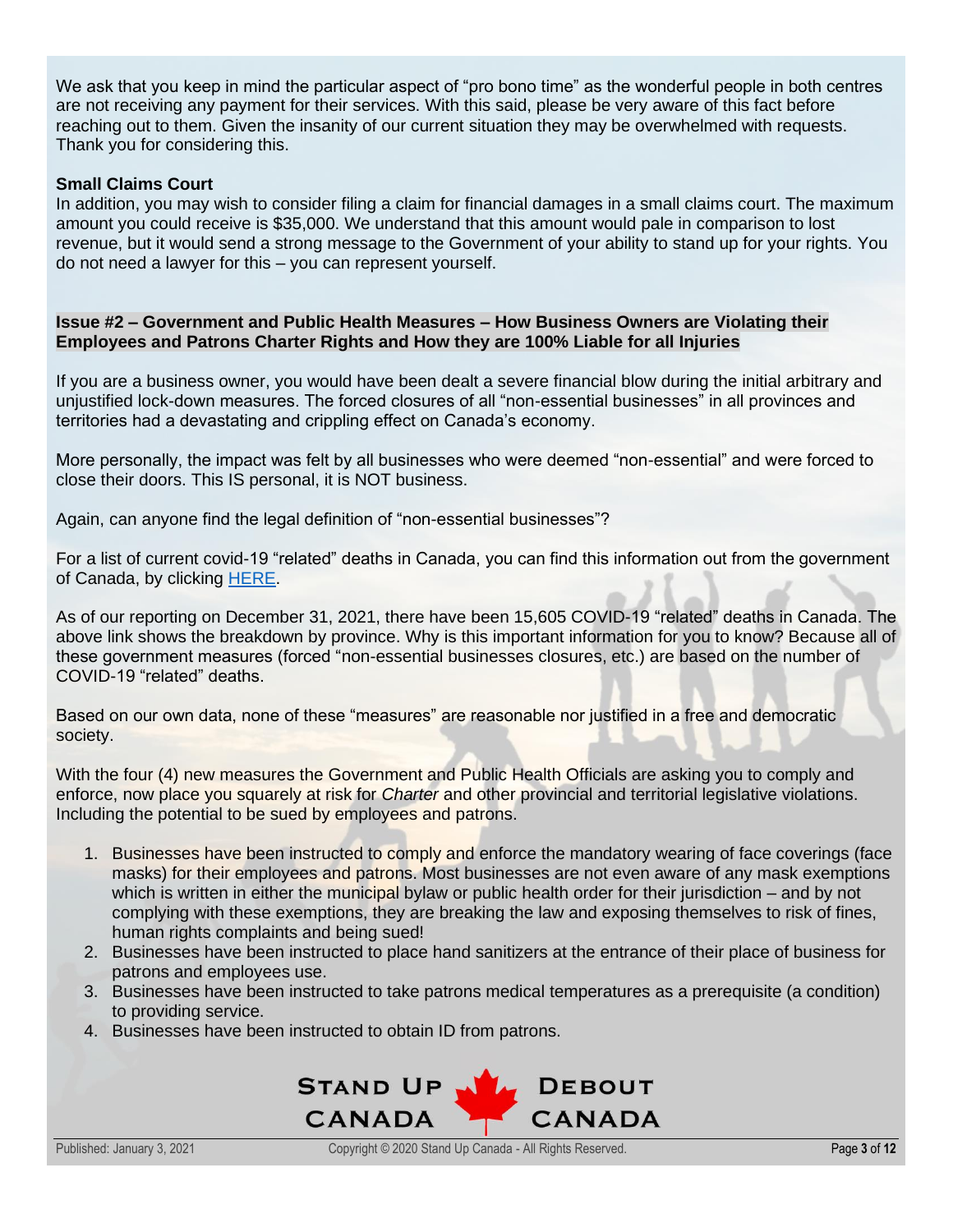As a business owner, you need to be aware that you are now BREAKING THE LAW by enforcing these measures.

# **Passing the LIABILITY Buck to Business Owners!**

This next piece of information is by far the MOST important information for you to fully understand as a business owner. If the Federal or Provincial Governments felt that these measures were that crucial to stopping the spread of covid-19, they would have written new federal or provincial and territorial laws for all Canadians to comply with. Period. Punishable in a court of law for breaking them.

But the government did not do this. Why not? Because these measures ARE Charter violations. Which means hypothetically:

– there would have been only ONE Federal constitutional lawsuit; or

– TEN Provincial and THREE Territorial constitutional lawsuits

In other words, these "measures" would have been dealt with quickly and efficiently in a legal challenge. Life would have returned back to pre-covid normal relatively fast.

What did they do instead?

– passed these unlawful measures down onto unsuspecting business owners

– HUNDREDS OF THOUSANDS, if not MILLIONS of potential lawsuits to businesses (all across Canada) for violations to the Charter and other Acts

– including LIABILITIES for any physical or psychological injuries arising from mask-wearing and using hand sanitizers by employees or patrons

– including risk of fines, human rights complaints and being sued

## **Introducing Ontario Public Health**

BREAKING NEWS: June 17, 2020 – ONTARIO Public Health created their Synopsis on wearing masks, given to all 35 local Public Health Units in Ontario (who are in turn responsible for 444 municipalities).

This 14-page document which contains 43 cited references on wearing masks, but has only ONE feature that makes all the difference in the world. Their DISCLAIMER. It is found on the last page and is something everyone including business owners need to read.

DISCLAIMER: "The application and use of this document is the responsibility of the user. PHO assumes no liability resulting from any such application or use"

What is a "Disclaimer"?

It is a statement that denies responsibility to any "claims" made. Thus the term "dis" "claimer".

#### Why is their Disclaimer so important?

This means that Ontario Public Health has ZERO responsibility for any and all injuries (physical and psychological) resulting from mask-wearing.

OK, so if Ontario Public Health is not responsible for mask-wearing injuries, who is then?

- Business owners and staff who enforce mask-wearing
- anyone who enforces mask-wearing
- anyone who voluntarily wears one

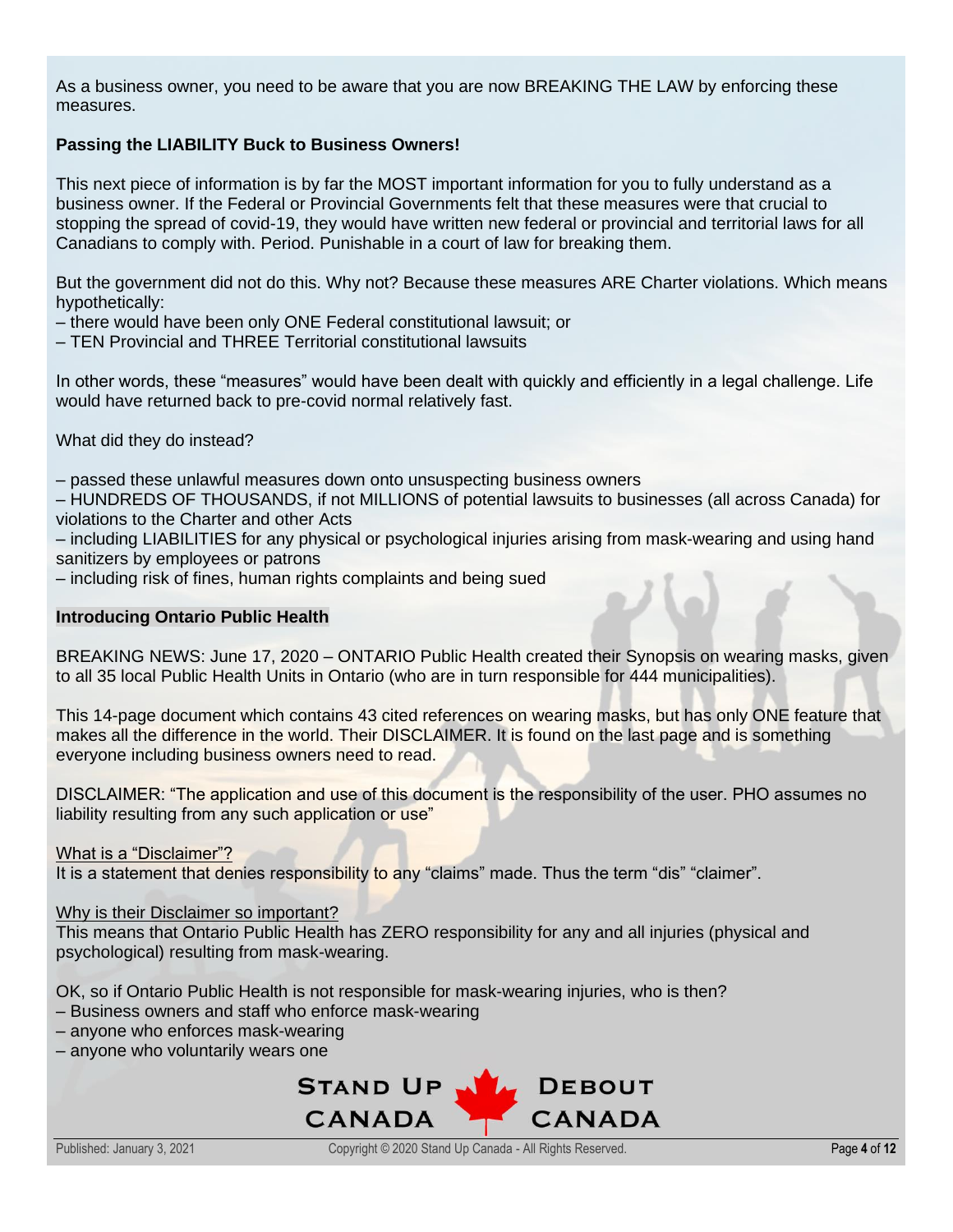# **THIS IS ALL YOU NEED TO KNOW.**

If the Canadian and Provincial Governments, including the Federal, Provincial and local Public Health Units do NOT take full responsibility for enforcing mask wearing on citizens, then why in the world would anyone wear one? Let alone force employees and patrons, including school children to wear one. Please note, we suspect all other provincial Public Health Synopsis have the same type of Disclaimer. Unfortunately, we have not yet had time to verify this, but will be doing so when time permits.

## **Time to Engage Critical Thinking!**

Why do you think Ontario Public Health has this DISCLAIMER?

Let's breakdown their "DISCLAIMER" so you can fully understand it.

Who are the "users"?

– anyone who "uses" a face mask or face covering

Who are the ones "applying" their recommendations "any such application"? – any businesses enforcing the "application" of mask-wearing Who is protected by this Disclaimer? Is it the "user" or the people "applying" their mask-wearing recommendations? No! The only one protected by this Disclaimer is Ontario Public Health. Ontario Public Health assumes no liability!

**If mask-wearing poses no harmful physical or psychological risks – which is what they've been telling us for months now, then WHY THE DISCLAIMER?**

**Understanding How the Four (4) Measures Businesses Enforce Violate the Charter Rights of their Employees and Patrons including other Provincial/Territorial legislation 1) Mandatory Face Coverings**

**2) Hand Sanitizers**

**3) Temperature taking**

**4) Asking for ID**

**COVID-19 Measures 1), 2), and 3) Violate Sections 2 (a), 2 (b) and 7 of the Charter**

**Here is the latest information on mandatory face coverings, or face masks:**

– unconstitutional

– ineffective and pose physical and mental health dangers

– violates the physical and psychological integrity by seriously restricting a person's primordial right to breathe

– restricting the very right of liberty, to choose HOW to breathe

– mandating masks to stop the spread of a disease (the Government has deemed COVID-19 to be a disease) is a medical treatment requiring people's consent under section 10 of the [Health Care Consent Act, Ontario](https://www.ontario.ca/laws/statute/96h02#BK14)

– section 11 are the elements required for people's consent (this is Ontario only – each province/territory is different – please check your [provincial/territorial health care consent policies\)](https://canadianhealthadvocatesinc.ca/patient-rights)

– mask exemptions are provided in either bylaw or public health recommendations/orders

Employer responsibilities / Employee rights – mask exemptions:

– if an employee declares they have a mask exemption, the employer would be responsible to accommodate them for the protected code of disability under the [Human Rights Code Ontario,](http://www.ohrc.on.ca/en/ontario-human-rights-code) for example. Note, each

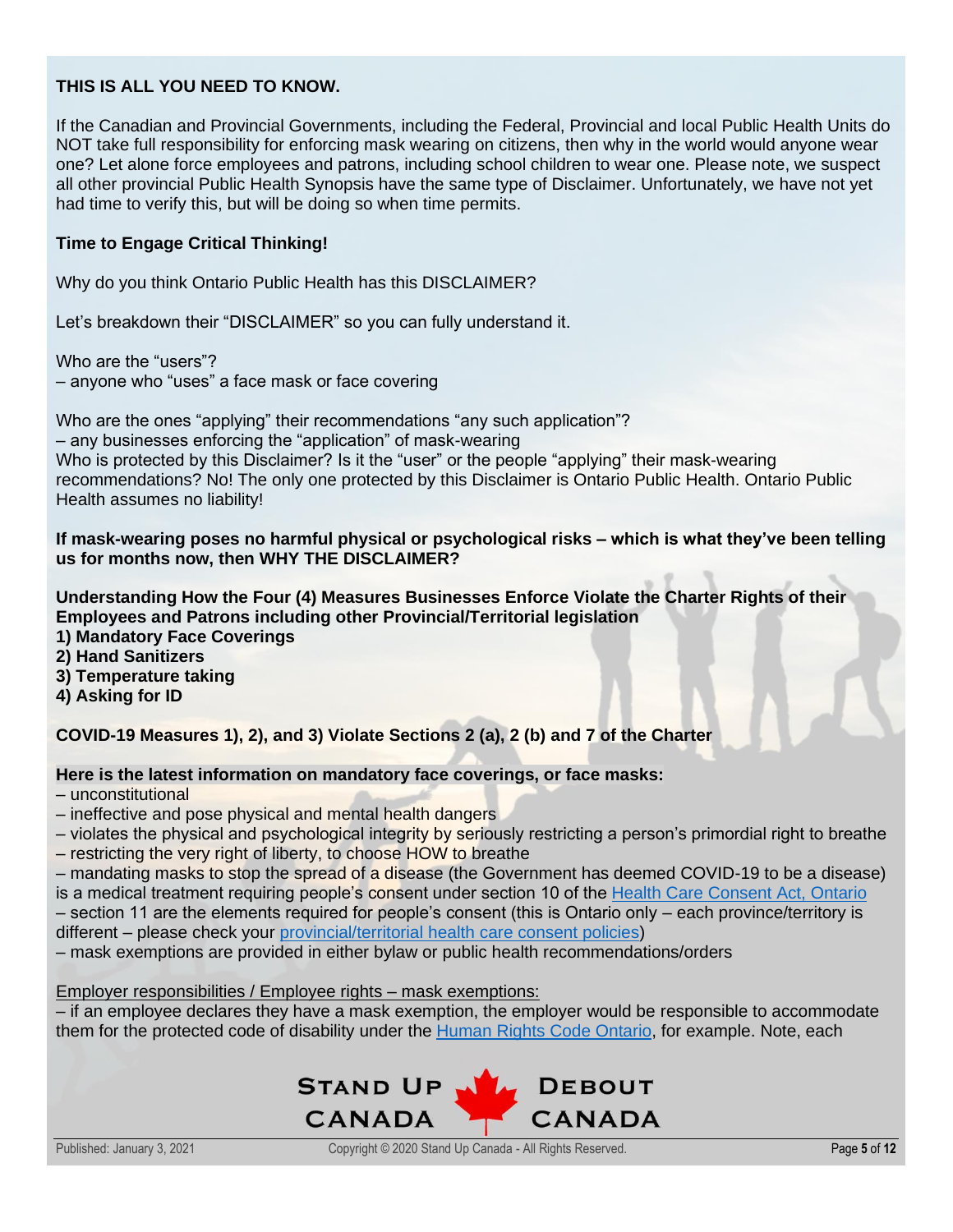province/territory may have different protected codes under their provincial/territorial [Human Rights Code](https://ccdi.ca/media/1414/20171102-publications-overview-of-hr-codes-by-province-final-en.pdf) - find your area and double check that "disability" is a "protected code".

– employers would need to ensure they are not in violation of the [Occupational Health and Safety Act,](https://www.ontario.ca/laws/statute/90o01#BK47)  [Ontario](https://www.ontario.ca/laws/statute/90o01#BK47) (OHSA), under Part III Section 25 "Duties of an employer", subsection (2) an employer shall (a) provide information, instruction and supervisor to a worker to protect the health or safety of the worker (this is Ontario only – each province/territory is different – please check your provincial/territorial Occupational Health [and Safety policies\)](https://www.ccohs.ca/oshanswers/legisl/intro.html)

– certain employees have the right to refuse to work under Part  $\vee$  Section 43 of the OHSA

– employees who would assert their rights under OHSA, are protected from reprisals by the employer or anyone acting as the employer under Part VI Section 50 of the OHSA

– Reprisals by Employer Prohibited – [no discipline, dismissal, etc., by employer](https://www.ontario.ca/laws/statute/90o01#BK81)

– employers would need to ensure they are compliant with their duties under the [Workers Safety Insurance](https://www.wsib.ca/en/businesses/health-and-safety/your-health-and-safety-rights-and-responsibilities)  [Board \(WSIB\), Ontario](https://www.wsib.ca/en/businesses/health-and-safety/your-health-and-safety-rights-and-responsibilities)

– employers would need to ensure their employees are fit for duty to be able to wear a mask while they are working; employees would require a medical evaluation BEFORE being instructed by their employer to wear a mask; employees could have underlying medical conditions which they may not be aware of

# Employer has NO legal authority – medical exemptions:

– they would have no legal authority whatsoever to "approve" a medical exemption that a medical doctor "issues" for patrons or employees (for anyone!)

– they would have no legal authority whatsoever to disregard the medical assessment of an employee's or patron's medical doctor (medical doctors are the only legal profession allowed to issue medical exemptions)

# Risks for businesses:

– are at risk for constitutional LAWSUITS from employees and patrons for the violations of their rights and freedoms under the *Charter*

– are at risk for FINES from bylaw officers for not complying with mask exemptions under municipal bylaws or public health orders (businesses not complying with mask exemptions are breaking the law)

– are at risk for HUMAN RIGHTS COMPLAINTS on the grounds of discrimination upon disability (businesses denying service to anyone declaring a medical exemption under the bylaw or public health recommendation); financial compensation is awarded to the person making the complaint, if approved

– are at risk for being SUED in small claims court for damages resulting from being denied service in your place of business

– are at risk for being SUED in civil courts for any and all physical and psychological damages arising out of mask use and hand sanitizer – by employee's and patron's, including service workers who deliver goods or provide services to your business

– are at risk for CLAIMS to [Workers Safety Insurance Board of Ontario](https://www.wsib.ca/en) (all provinces and territories which apply)

– are at risk for health and safety COMPLAINTS to the [Ministry of Ontario](https://www.ontario.ca/page/filing-workplace-health-and-safety-complaint)

# **Latest information on hand sanitizers:**

– there are NO [hand sanitizers](https://www.canada.ca/en/health-canada/services/drugs-health-products/disinfectants/covid-19/hand-sanitizer.html) approved by the Government of Canada

– Health Canada has 115 recalls of [hand sanitizers](https://healthycanadians.gc.ca/recall-alert-rappel-avis/hc-sc/2020/73385a-eng.php) due to their toxicity levels to humans

# **Latest information on taking temperatures of patrons':**

– should only be done by a medical professional

– should NEVER be done by a waitress or store clerk, anyone who is NOT a medical professional

– requires people's consent under section 10 of the [Health Care Consent Act](https://www.ontario.ca/laws/statute/96h02#BK14)

– section 11 are the elements required for people's consent (this is Ontario only – each province/territory is different – please check your [provincial/territorial health care consent policies\)](https://canadianhealthadvocatesinc.ca/patient-rights/)

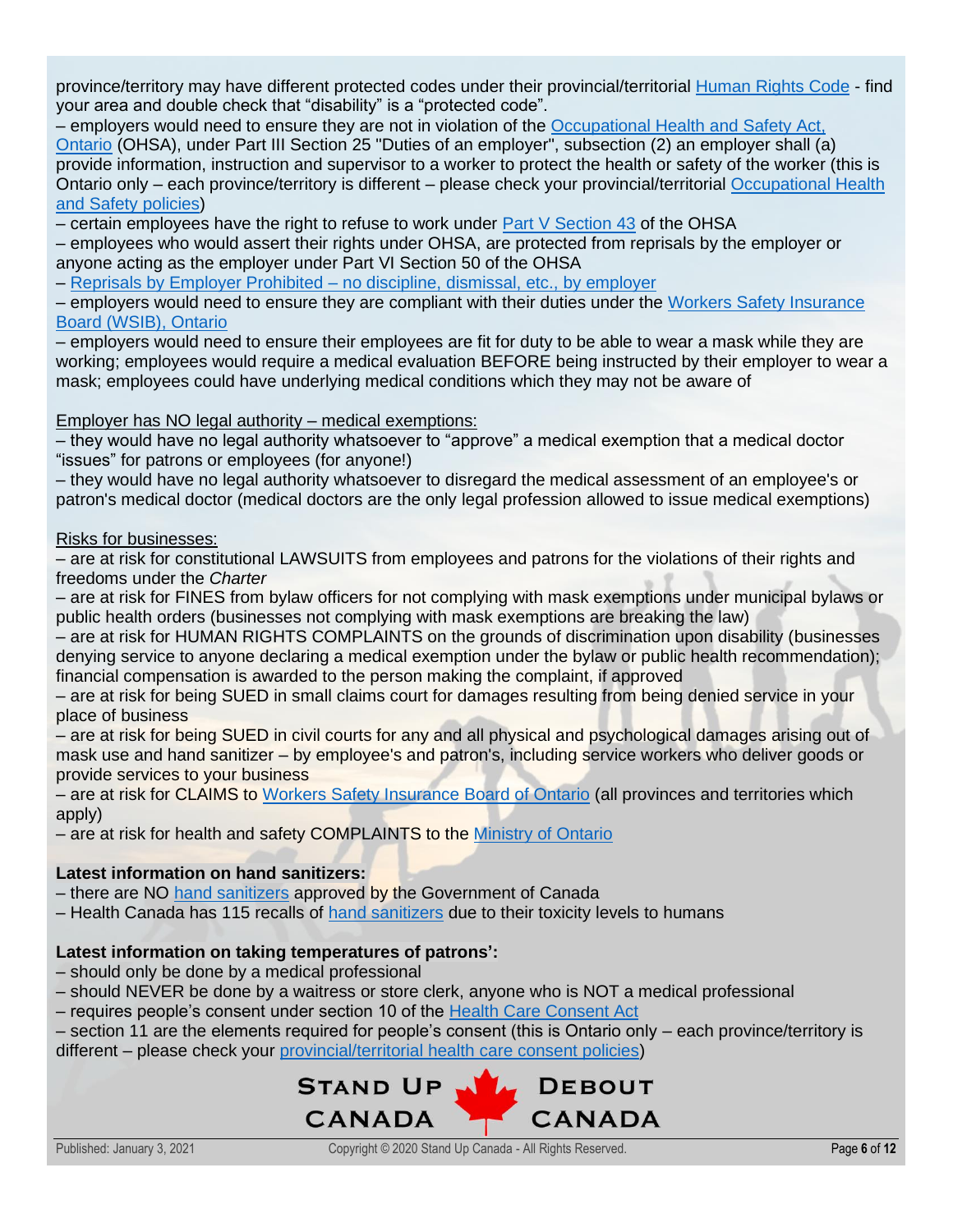– a business has NO legal authority to administer medical treatments – taking someone's medical temperature is a medical treatment and requires their explicit consent

# **COVID-19 Measures 4) Violate Section 8 of the Charter**

#### **Latest information on asking anyone for their ID:**

– your ID is your name, address and phone number including your date of birth

– the only person who has the right to ask anyone for their ID is a medical professional, and ONLY if that person agrees to give this information to them

– businesses and staff have NO RIGHT TO ASK ANYONE THIS

– bartenders know this!

– not even the police to some extent

– doing so also violates [provincial and territorial privacy rights](https://www.priv.gc.ca/en/about-the-opc/what-we-do/provincial-and-territorial-collaboration/provincial-and-territorial-privacy-laws-and-oversight/)

Not only are business owners and their staff in violation of these Sections, but so are multiple parties as well.

#### **Understanding all the Violations under the Charter**

Section 2 is about "Fundamental freedoms". If your business enforces Mandatory face coverings – Hand sanitizers – Temperature taking, you are now violating these rights of your employees and patrons under this section. Including violations to the provincial/territorial [health care consent policies.](https://canadianhealthadvocatesinc.ca/patient-rights)

Excerpt from the [Canadian Charter of Rights and Freedoms:](https://laws-lois.justice.gc.ca/eng/const/page-15.html)

Section 2. Everyone has the following fundamental freedoms**: (a) freedom of conscience and religion**;

## What does Section 2 (a) mean?

This is your guaranteed right to have the FREEDOM of CONSCIENCE. FREEDOM of RELIGION. This is your right to participate in any religious association you want.

#### Example:

– *I believe wearing a mask is potentially harmful to my child's psychological and physical health; I cannot in good conscience allow my child to be required to wear a mask while in school* – *My religion does not permit me to cover my face or wear a face mask*

– *I am free to practice any religion of my choice, in any religious place of worship*

#### Who is violating this?

Canadian Federal government and Canada's Chief Medical Officer Provincial governments

– Premiers' Declarations of Emergency

– Provincial Chief Medical Officers' recommendations

Municipal bylaws or Public Health recommendations

Bylaw officers who enforce any measure

Business owners and staff who enforce any measure

Schools and teachers who enforce any measure

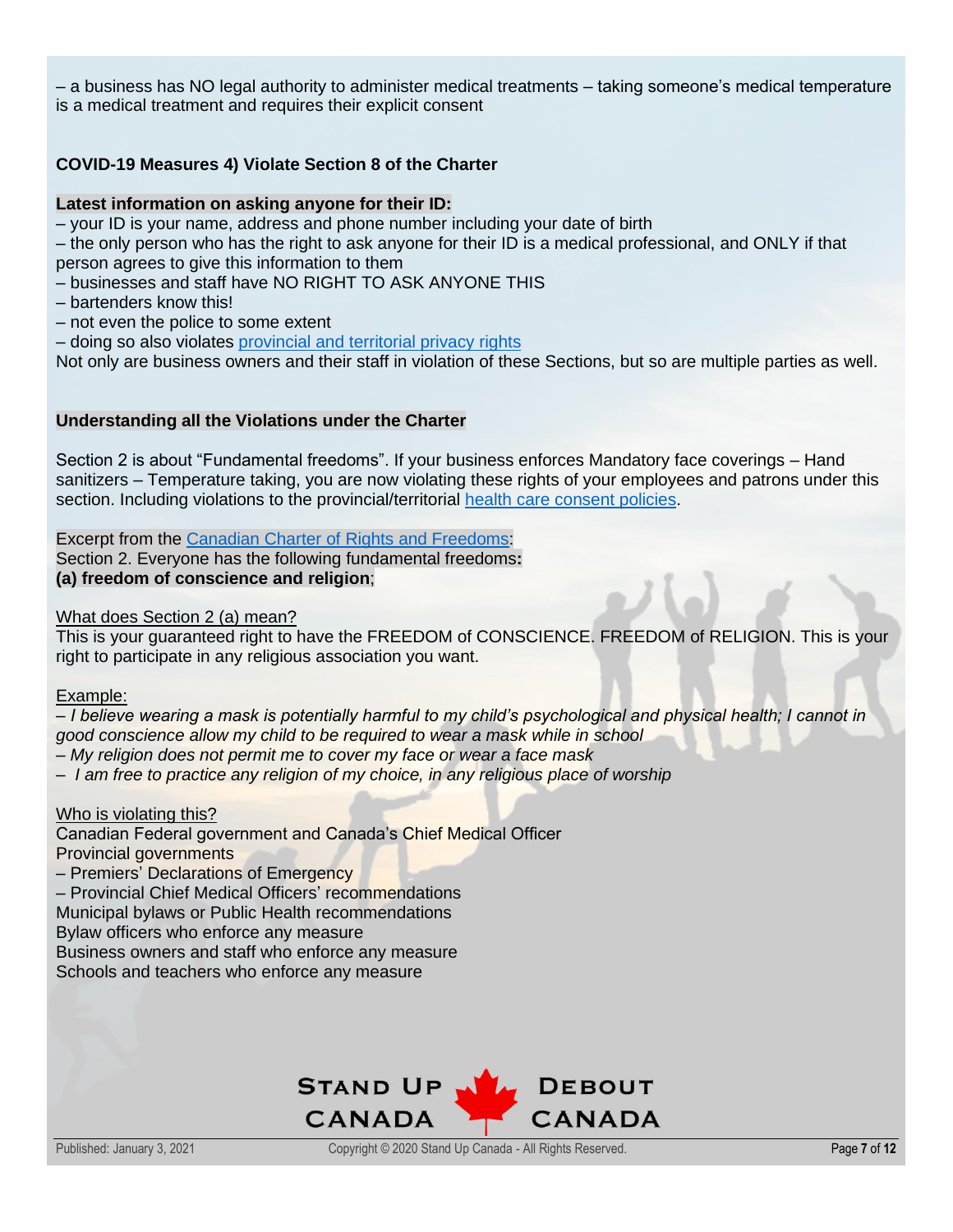# Section 2. Everyone has the following fundamental freedoms:

## **(b) freedom of thought, belief, opinion and expression, including freedom of the press and other media of communication**;

## What does Section 2 (b) mean?

This is your guaranteed right to have the FREEDOM to THINK what you want. The right to have your own BELIEFS, OPINIONS and the right to EXPRESS them in any way.

## Examples:

- *I don't want to wear a mask because I think its harmful*
- *I think people should have the right to choose if they want to wear a mask or not*
- *I don't think anyone should take my temperature except my family doctor, and ONLY if I let them do it!*

## Who is violating this?

Canadian Federal government and Canada's Chief Medical Officer

Provincial governments

– Premiers' Declarations of Emergency

– Provincial Chief Medical Officers' recommendations Municipal bylaws or Public Health recommendations Main-stream media, in particular, CBC (one sided reporting)

Bylaw officers who enforce any measure

Business owners and staff who enforce any measure

Schools and teachers who enforce any measure

# **Section 7 is about "Legal rights"**

If your business enforces

- Mandatory face coverings
- Hand sanitizers

– Temperature taking

you are now violating these rights of your employees and your patrons under this section.

#### Excerpt from the *[Canadian Charter of Rights and Freedoms](https://laws-lois.justice.gc.ca/eng/const/page-15.html)*:

Section 7. **Everyone has the right to life, liberty, and security of the person and the right not to be deprived there of except in accordance with the principles of fundamental justice**.

#### What does Section 7 mean?

This is a very important section as it covers many meanings with the words "life" "liberty" and "security" which applies to all Canadians. This is your guaranteed RIGHT to LIFE, to have SECURITY, to WORK as an employee or own and operate a BUSINESS.

#### Examples:

- *We're so fortunate to be able to own and operate a business in Canada, a free and democratic society!*
- *Small business is THE back bone of Canada's economy and we're proud to fill that vital role!*
- *We have the best staff who meet all of our customers needs!*
- *I'm so lucky that I live Canada and have the freedom to choose HOW I want to breathe*

– *There is no way I'm rubbing anything on my hands that is toxic (hand sanitizers)! That poison gets absorbed through my skin, into my body and will make me sick!*

#### Who is violating this?

Canadian Federal government and Canada's Chief Medical Officer Provincial governments

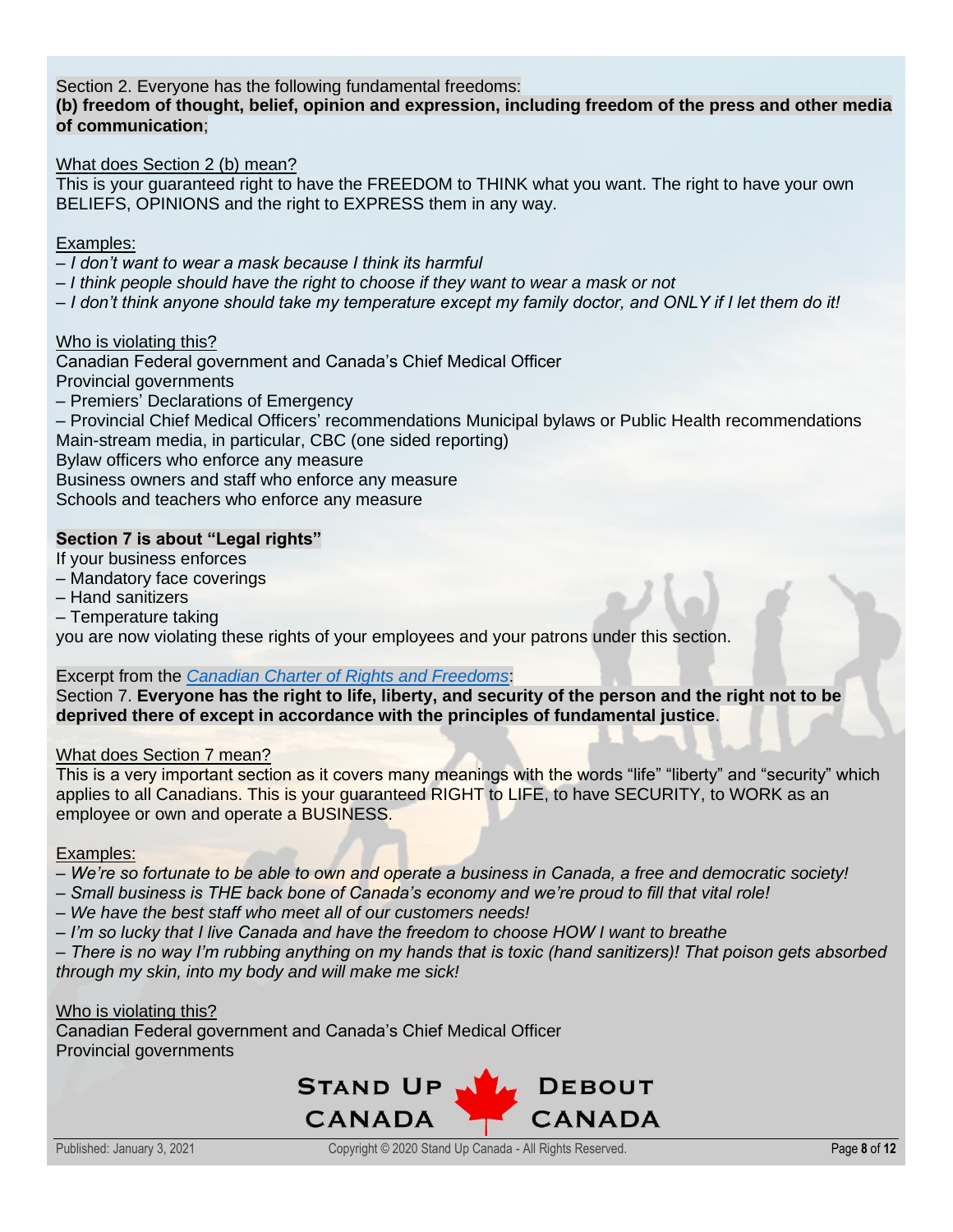- Premiers' Declarations of Emergency
- Provincial Chief Medical Officers' recommendations
- Business owners and staff who enforce any of these measures

## **Section 8 is about "Protection from search and seizure"**

If your business enforces asking for ID, you and your staff are now violating the rights of your patron's under this section. Not only will you be violating this Section of the Charter, but you will also be violating [provincial](https://www.priv.gc.ca/en/about-the-opc/what-we-do/provincial-and-territorial-collaboration/provincial-and-territorial-privacy-laws-and-oversight)  [and territorial privacy rights.](https://www.priv.gc.ca/en/about-the-opc/what-we-do/provincial-and-territorial-collaboration/provincial-and-territorial-privacy-laws-and-oversight) If patrons are asked for their ID in your place of business, they have no legal obligation to respond. In fact, they have every right to walk away from the person asking, and still have every right to receive service in your business.

Excerpt from the *[Canadian Charter of Rights and Freedoms](https://laws-lois.justice.gc.ca/eng/const/page-15.html)*: Section 8. **Everyone has the right to be secure against unreasonable search or seizure**.

#### What does Section 8 mean?

This is your guaranteed RIGHT for a reasonable expectation of YOUR PRIVACY. Simply stated, police and other government agents cannot, without sufficient reason, invade the personal privacy of individuals. Your NAME, ADDRESS, PHONE NUMBER, and your DATE OF BIRTH is YOUR PRIVACY and no one else!

#### Example:

– *Waitress to patron: "Can I have your name, address and phone number please?" Patron to Waitress: "Are you kidding? You have no right to ask me this. Can I have yours?"*

#### Who is violating this?

Canadian Federal government and Canada's Chief Medical Officer Provincial governments – Premiers' Declarations of Emergency – Provincial Chief Medical Officers' recommendations Municipal bylaws or Public Health recommendations Bylaw officers who enforce asking for your ID

Business owners and staff who enforce asking for your ID

To make things worse, if your employee's or patron's declare they have a medical exemption, you do NOT have any right to ask them for any information about it or to ask them to provide proof. If you do, you will also be in violation of Section 15 of the *Canadian Charter of Rights and Freedoms*. Including violations to the [provincial/territorial human rights code.](https://ccdi.ca/media/1414/20171102-publications-overview-of-hr-codes-by-province-final-en.pdf) In addition, if your business denies service to anyone declaring their medical exemption, you could be subject to (a) fines under the Municipal bylaw for not complying with mask exemptions under the bylaw; (b) complaints to the Human Rights Tribunal for discrimination upon disability, with possible awarded damages; and (c) sued in small claims court for damages.

# **Section 15 is about "Equality rights"**

Excerpt from the [Canadian Charter of Rights and Freedoms:](https://laws-lois.justice.gc.ca/eng/const/page-15.html)

Section 15. (1) **Every individual is equal before and under the law and has the right to the equal protection and equal benefit of the law without discrimination and, in particular, without discrimination based on race, national or ethnic origin, colour, religion, sex, age or mental or physical disability**.

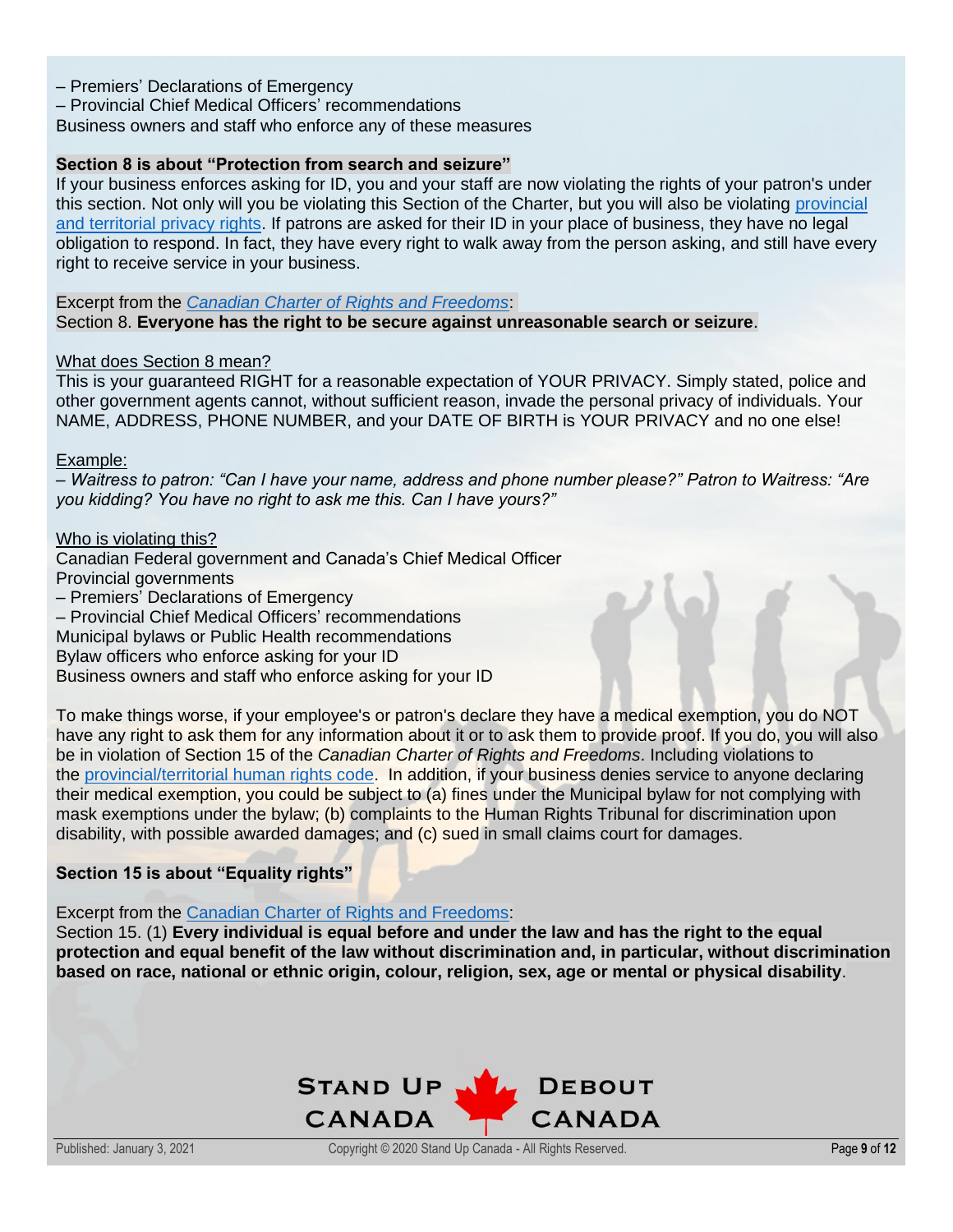## What does Section 15 mean?

Anyone who has a mental or physical disability is protected from discrimination under the [Human Rights Code,](http://www.ohrc.on.ca/en/ontario-human-rights-code) Ontario (this is Ontario only – each province/territory is different – please check your [provincial/territorial](https://ccdi.ca/media/1414/20171102-publications-overview-of-hr-codes-by-province-final-en.pdf)  [human rights code\)](https://ccdi.ca/media/1414/20171102-publications-overview-of-hr-codes-by-province-final-en.pdf).

If employee's or patron's declare they have a medical exemption, no one has the right to ASK them about it except a "Health Information Custodian" AND no one has the right to ask them to prove it under this Section. Doing so also violates personal health information protection which falls under the provincial/territorial privacy [policies.](https://www.priv.gc.ca/en/about-the-opc/what-we-do/provincial-and-territorial-collaboration/provincial-and-territorial-privacy-laws-and-oversight)

If you DENY SERVICE to anyone declaring a medical exemption, you will be breaking the law and could be subject to: (a) fines from a bylaw officer for not complying with the mask exemptions stated in the bylaw; (b) complaints to the Human Rights Tribunal (with maximum compensation for damages) for discrimination upon disability; and (c) sued in small claims court for damages (maximum is \$35K).

If your EMPLOYEE DECLARES that they have a MEDICAL EXEMPTION, as the employer, it is your duty to accommodate your employee under the protected code of disability under the [Human Rights Code](http://www.ohrc.on.ca/en/ontario-human-rights-code)  [Ontario](http://www.ohrc.on.ca/en/ontario-human-rights-code) (this is Ontario only – please check your [provincial/territorial human rights codes\)](https://ccdi.ca/media/1414/20171102-publications-overview-of-hr-codes-by-province-final-en.pdf)

– you must either (a) find work for your employee where they don't need to wear a mask; or (b) create an environment where the employee does not need to wear a mask to do their job

– employees have the right to file a complaint with the Human Rights Tribunal and ask for maximum compensation for damages, if either option is not provided by their employer

– in addition, if you terminate an employee because they are unable to wear a mask, your employee could sue you for wrongful dismissal

## Who is violating this?

Anyone asking your employee's or patron's about their medical condition; asking for proof of it; asking for a medical exemption from their doctor.

– Business owners and staff who ask patrons or employees about their medical condition, or even proof of such

– Municipal bylaw officers who ask

– Schools and teachers who ask

These violations could cost you plenty. Not only in fines, but in your time and legal funds needed to defend yourself in court. Businesses have already lost so much revenue from the arbitrary closure of all "non-essential businesses". Please, do not add to your financial losses from something that can be avoided by this knowledge.

#### **Hand Sanitizers – CAUTION!**

Did you know that there are NO [hand sanitizers](https://www.canada.ca/en/health-canada/services/drugs-health-products/disinfectants/covid-19/hand-sanitizer.html) approved in Canada? We just recently discovered this information and as a business owner, it's vital that you know this! "To date, there are no hand sanitizers in Canada approved with COVID-19 related claims" ~ Government of Canada

Here's why the Government of Canada cannot approve any.

Were you aware that Health Canada has 115 recalls of [hand sanitizers](https://healthycanadians.gc.ca/recall-alert-rappel-avis/hc-sc/2020/73385a-eng.php) as they are toxic to humans.

Did your business receive any of these notifications?

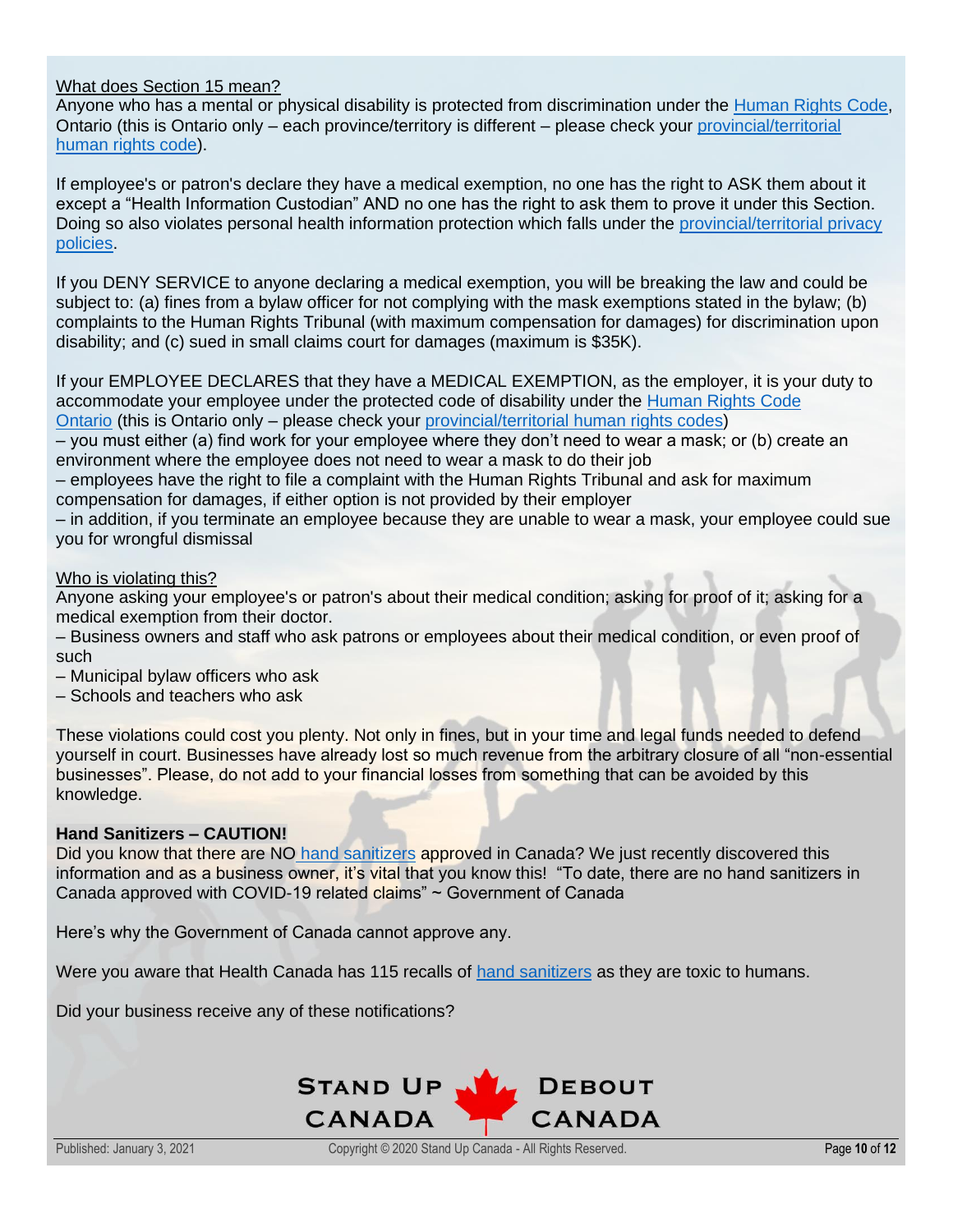Possible adverse reactions – skin irritation and cracking; eye irritation; upper respiratory system irritation; and headaches. If we were in your shoes, we would remove ALL hand sanitizers immediately. This is our opinion and we hope you will sincerely take it.

## **Notice of Liability**

Canadians citizens are waking up to this important measure of how they can protect themselves in a court of law for any violated rights under the *Charter*. Basically, individuals will file a "Notice of Liability" with your company. This notice indicates that should you enforce any measure which is a violation to the *[Canadian](https://laws-lois.justice.gc.ca/eng/const/page-15.html)  [Charter of Rights and Freedoms](https://laws-lois.justice.gc.ca/eng/const/page-15.html)*, your company will be held liable in a court of law. This notice will also include liabilities for any and all injuries related to forced mask-wearing. This is catching on like wild-fire across Canada.

Ready for some Good News? Suggestions to Mitigate Liability! Mandatory mask-wearing has either been done as a Municipal by-law or a Public Health Unit "recommendation". Who can enforce what?

Municipal by-law for mandatory masking:

- By-law officers are the ONLY ones legally authorized to enforce by-laws
- if they enforce this one, they will be in violation of the *Charter*

Public Health Unit "recommendation" for mandatory masking:

– NO ONE is legally authorized to enforce this because it is ONLY a "recommendation", it is not a law or bylaw

There is a BIG difference between "complying" with Municipal by-laws or Public Health recommendations and "enforcing" them. Your only legal responsibility as a business owner is to COMPLY, not enforce. There is so much confusion about this subject. Business owners have no legal authority to ENFORCE these measures. Since when was there a swearing in of oath and office for business owners on these measures? Remember that only a by-law officer has the legal authority to enforce mandatory mask by-laws. Enforcing these two measures puts you and your business in jeopardy of the many risks and violations explained here.

# **So how do you meet your legal obligation to COMPLY?**

Simply post the Municipal by-law or Public Health Unit recommendation at the front entrance of your place of business. If someone walks in without a mask, you have NO legal obligation to even point out the notice. That's it. You have met your legal obligation to comply. You absolutely need to leave it at that. You have NO legal obligation to do anymore. In fact, any attempts to enforce mask-wearing, denying mask exemptions, asking for ID or taking anyone's temperature will put you and your business, including your employees at risk for *Charter* violations and possible lawsuits.

This is vital to understand where your legal obligations start and end. In addition, you have every right as a business owner to make your own store policy. You know this as you do this all of the time. For example, we have seen many businesses post their store policy indicating "NO mask NO service". This policy is illegal. With no mention whatsoever of any medical exemptions, which you know now is discrimination under the Human Rights Code and illegal because you are in non-compliance with the mask exemptions in the bylaw. Business owners have the right to make any store policy they want, provided it is not against any law.

We realized that if business owners wrote these kinds of store policies, that the reverse could also be written.

Here is an idea we thought you might like to have if you wanted to make your own store policy that would certainly mitigate (reduce) your risk of liability. "*Please see the posted Municipal by-law or Public Health*